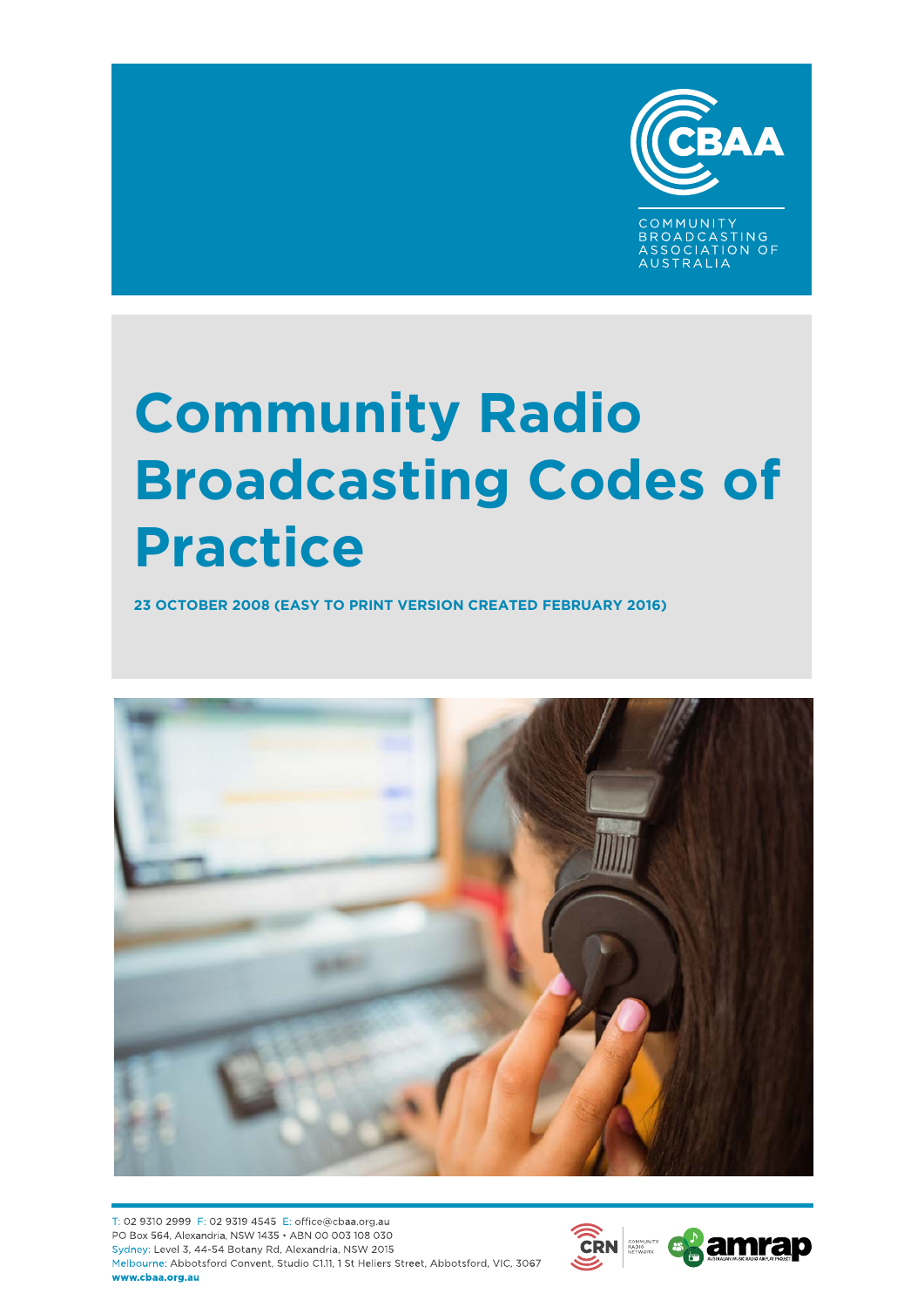# **Contents**

| Introduction - |                                                                                    | Page 3  |
|----------------|------------------------------------------------------------------------------------|---------|
|                | Background<br>a)                                                                   | Page 3  |
|                | b)<br><b>Guiding Principles</b>                                                    | Page 3  |
|                | c) Legal Obligations                                                               | Page 4  |
|                | d) Australian Communications and Media Authority                                   | Page 4  |
|                | e) Sector organisations                                                            | Page 5  |
|                | <b>Code 1:</b> Our responsibilities in broadcasting to meet our community interest | Page 6  |
|                | Code 2: Principles of diversity and independence                                   | Page 7  |
|                | <b>Code 3:</b> General programming                                                 | Page 8  |
|                | <b>Code 4: Indigenous programming</b>                                              | Page 9  |
|                | <b>Code 5:</b> Australian music                                                    | Page 10 |
|                | <b>Code 6:</b> Sponsorship                                                         | Page 10 |
|                | Code 7: Complaints                                                                 | Page 11 |
|                | <b>Code 8:</b> Codes of Practice review                                            | Page 11 |
|                |                                                                                    |         |

Appendices are available to download separately here:

https://www.cbaa.org.au/resource/community-radio-broadcasting-codes-practice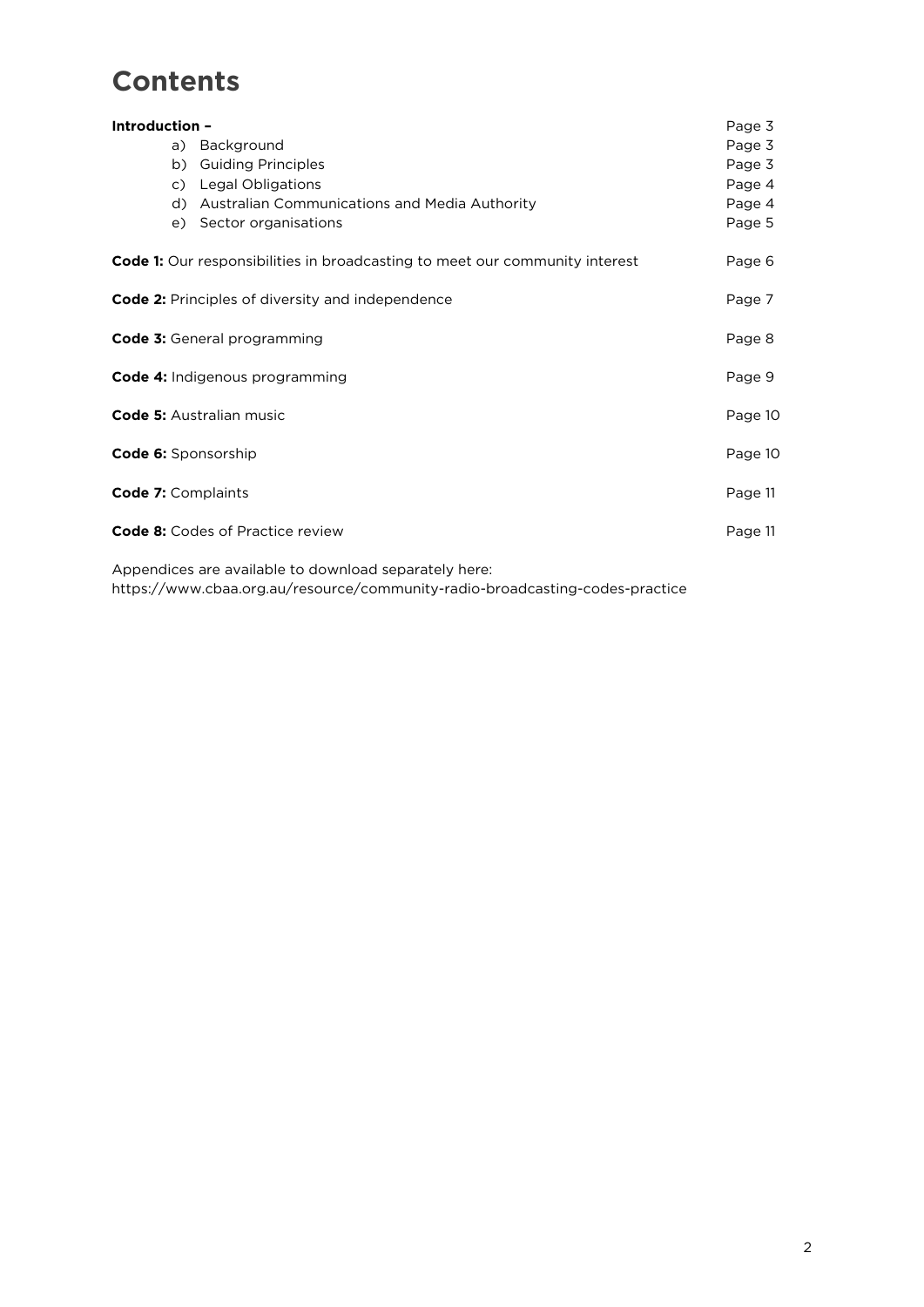# **Introduction**

## **Background**

Community broadcasting plays a vital role in Australia as a unique sector operating together with commercial broadcasters and national broadcasters such as the Australian Broadcasting Corporation (ABC) and the Special Broadcasting Service (SBS). The sector actively promotes community access and participation and volunteers are largely responsible for the operations of community broadcasting stations. The stations vary significantly depending on the audience and community interest they serve. These stations include those focusing on particular geographic areas, Indigenous, ethnic, Radio for the Print Handicapped, religious, gay and lesbian, and youth, as a few examples.

The *Broadcasting Services Act 1992* (the Act) outlines the legal framework for community broadcasting and explains the role the sector plays in delivering diverse media services that reflect a sense of Australian identity, character and cultural diversity. The Community Radio Codes of Practice (the Codes) set out the guiding principles and policies for programming on community broadcasting stations. They also outline the operational standards for stations that hold a community broadcasting licence. The Codes do not replace the licence conditions in the Act; they are complementary and we are legally obliged to follow both the licence conditions and the Codes. Under Section 123 of *the Act*, industry groups must develop the Codes in consultation with the Australian Communications and Media Authority. The Codes may cover programming requirements, fairness and accuracy in news and current affairs reporting, complaints handling and sponsorship, among other matters. The Codes outline that the sector organisation representing the majority of licensees will be responsible for coordinating a review of the Codes. As such, during 2008 the Community Broadcasting Association of Australia (CBAA) coordinated the review process.

NOTE: Appendices attached to the Codes are for guidance only and do not form part of the Codes.

## **Guiding Principles**

Community broadcasters are united by six guiding principles. We will work to:

- 1. Promote harmony and diversity and contribute to an inclusive, cohesive and culturallydiverse Australian community
- 2. Pursue the principles of democracy, access and equity, especially for people and issues not adequately represented in other media
- 3. Enhance the diversity of programming choices available to the public and present programs that expand the variety of viewpoints broadcast in Australia
- 4. Demonstrate independence in programming as well as in editorial and management decisions
- 5. Support and develop local arts and music
- 6. Increase community involvement in broadcasting.

Throughout the Codes, community broadcasting licensees are referred to as 'we' or 'our'. The terms are legally binding.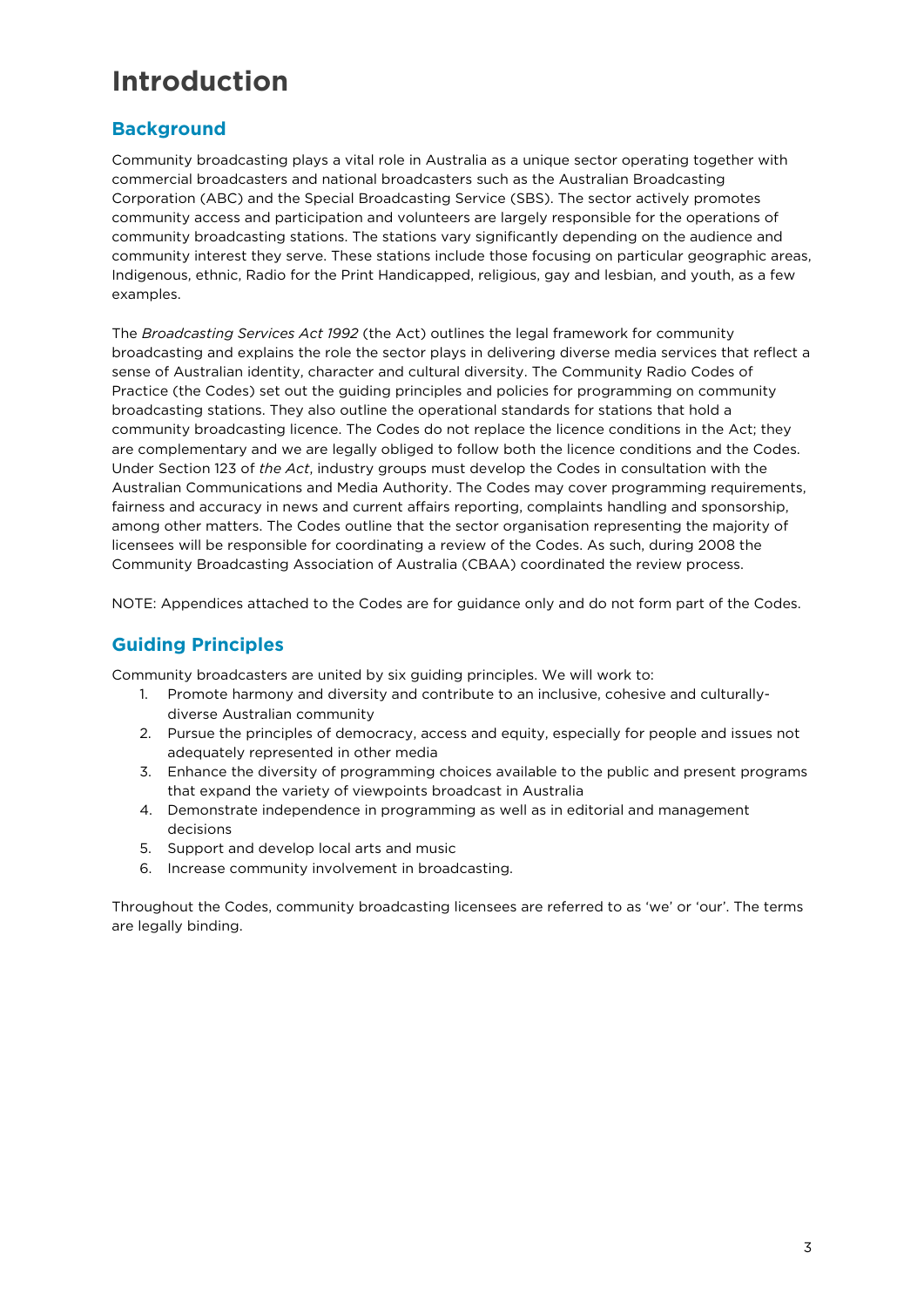# **Legal obligations**

Each community broadcasting station has legal obligations that relate to programming and station operations. *The Broadcasting Services Act 1992 (the Act)* outlines a number of licence conditions and some program standards that apply to all stations.

#### **Key provisions in the Act require community broadcasters to:**

- provide community broadcasting services for the benefit of the community and not operate them to make a profit,
- continue to represent the community interest that it represented when the licence was allocated or last renewed, although a licensee can apply to change that community interest at renewal,
- encourage community access and participation in all aspects of station operations, from programming to management, and
- only broadcast sponsorship announcements, rather than advertising, which total no more than five minutes in any hour of broadcasting.

## **Australian Communications and Media Authority (ACMA)**

The broadcasting regulator, the Australian Communications and Media Authority (ACMA), is responsible for ensuring that community broadcasting stations meet the licence conditions in *the Act* and requirements outlined in the Codes.

#### **Some other key responsibilities of ACMA are to:**

- Promote a system whereby broadcasters take responsibility for making sure they meet the licence conditions and the requirements in the Codes,
- Make sure that electronic media maintain community standards,
- Manage spectrum allocation and make sure that a range of media services is provided in all areas,
- Administer the licence allocations and renewals process, including for temporary community broadcasting licences.

ACMA investigates complaints made on issues relating to licence conditions or the Codes. The complaints procedure is detailed in Code 7. The order in which complaints are dealt with is outlined in the following table:

| Type of<br>complaint:                                | Steps in handling complaint                                                                                                                           |
|------------------------------------------------------|-------------------------------------------------------------------------------------------------------------------------------------------------------|
| A station's choice<br>of programming                 | Station's responsibility according to its policies and procedures under Code 2<br>or $3$ .                                                            |
| Disputes among<br>station volunteers<br>and members  | Station's responsibility according to its policies and procedures under Code 1.<br>Sector organisations may be able to provide some assistance.       |
| Internal conflict<br>resolution                      | Station's responsibility according to its policies and procedures under Code 1.<br>Sector organisations may be able to provide some assistance.       |
| Internal<br>management or<br>constitution<br>matters | Consult the State or Territory Office of Fair Trading or Consumer Affairs<br>Department. Sector organisations may be able to provide some assistance. |
| Defamation claims<br>against station                 | Seek own legal advice.                                                                                                                                |

For further information on community broadcasting, see ACMA's website: [www.acma.gov.au.](http://www.acma.gov.au/)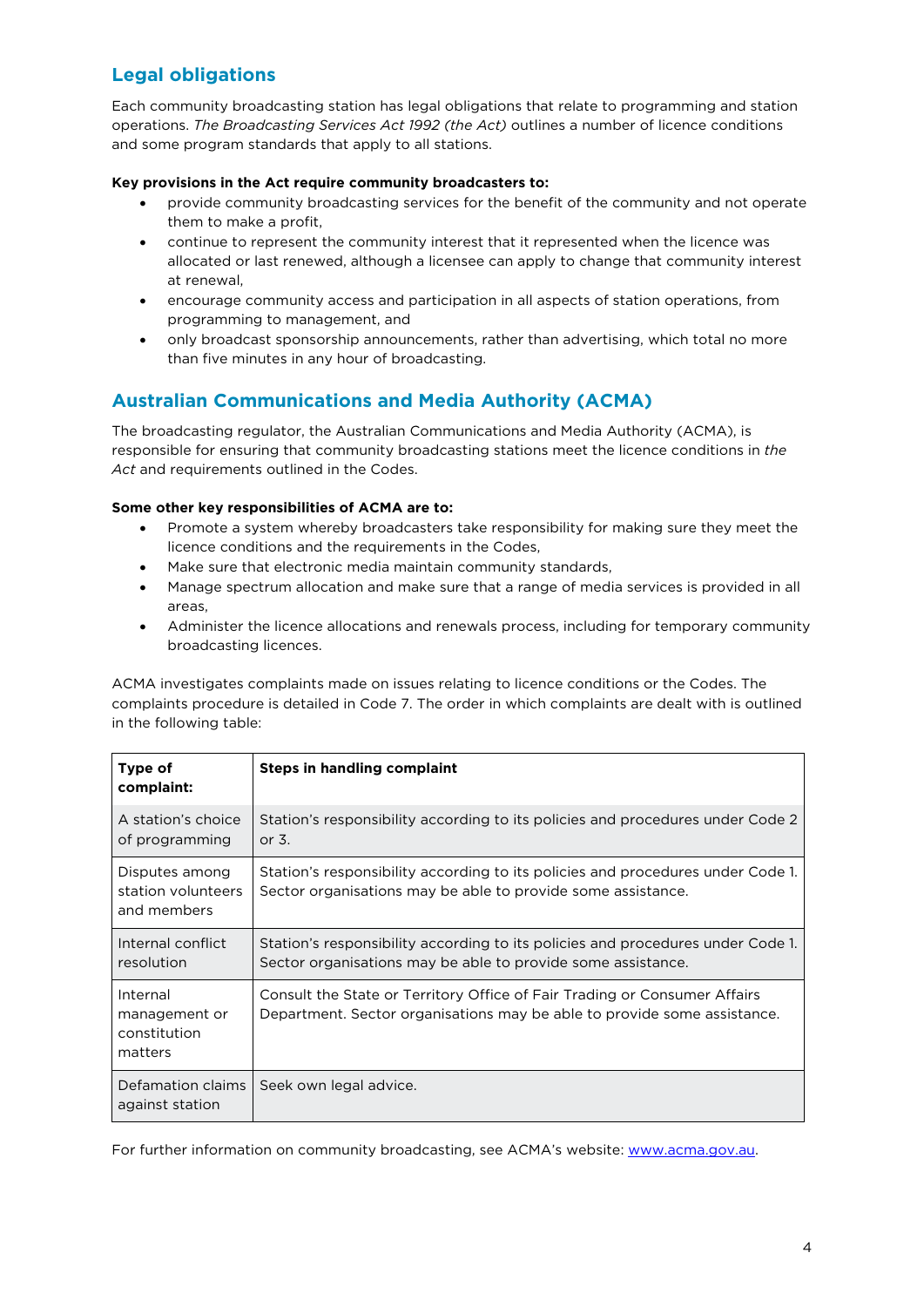### **Sector organisations**

Community broadcasting organisations exist to provide support and advice to their members. They include national, state and regionally-based organisations and those focused on special interests or communities. These organisations also work to influence the regulatory environment through lobbying, advocacy and briefing government.

None of these sector organisations regulates community broadcasting. They have no legal role to play in monitoring complaints, solving disputes or ensuring that community broadcasters meet their legal obligations. However, collectively they contribute information and ideas to the Codes of Practice review, in consultation with ACMA, and may assist stations to meet their legal obligations.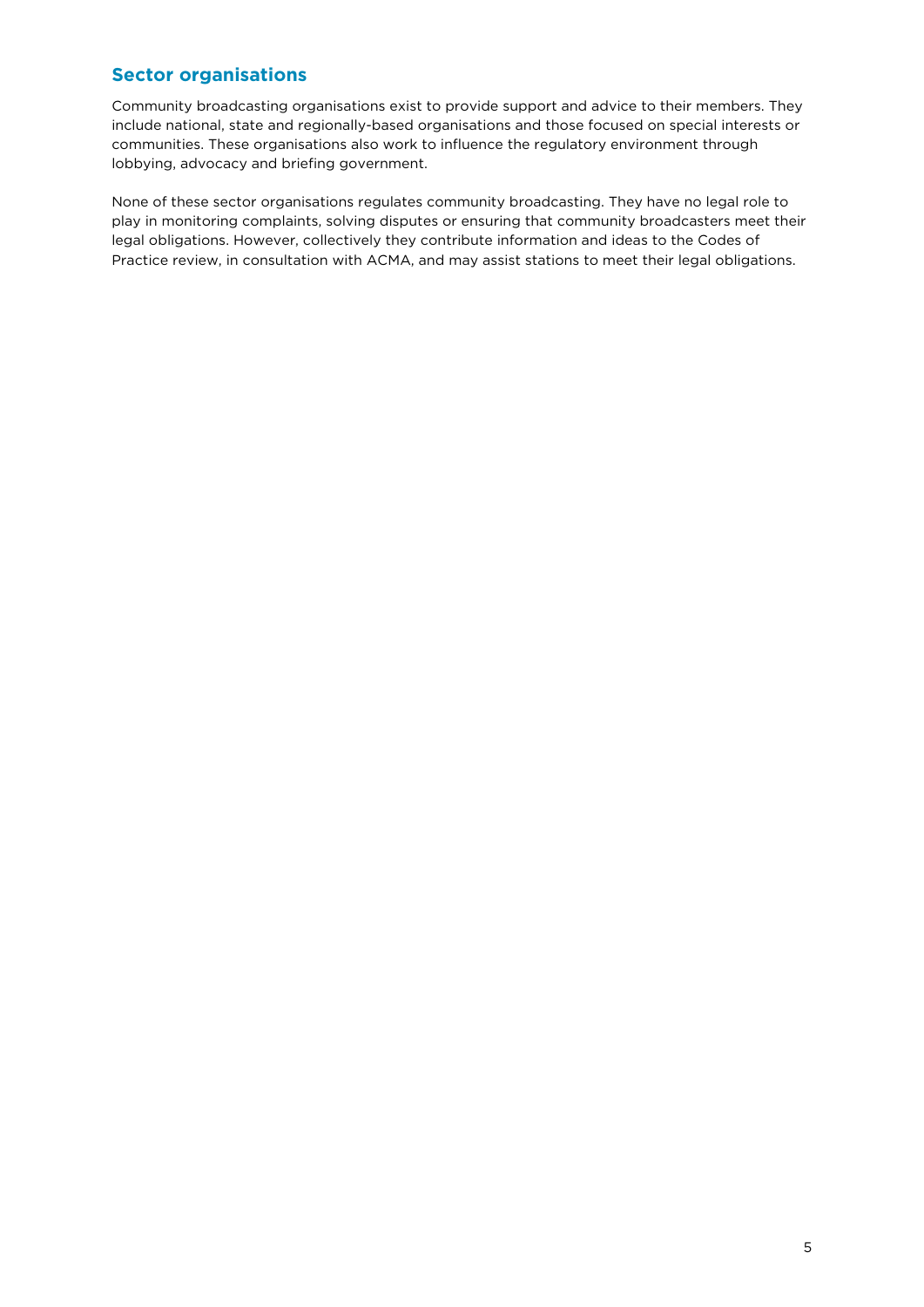# **Codes of Practice**

| Code: 1                                                                |                                                                                                                                                                                                                         |                                                              | <b>Purpose:</b>                                                                                                                                                            |
|------------------------------------------------------------------------|-------------------------------------------------------------------------------------------------------------------------------------------------------------------------------------------------------------------------|--------------------------------------------------------------|----------------------------------------------------------------------------------------------------------------------------------------------------------------------------|
| Our responsibilities in broadcasting to<br>meet our community interest |                                                                                                                                                                                                                         |                                                              | To make sure that community radio stations operate<br>according to the guiding principles and within a<br>framework of sound corporate governance                          |
| 1.1                                                                    |                                                                                                                                                                                                                         | represents its community interest.                           | Each community radio station will be controlled and operated by an independent body that                                                                                   |
| 1.2                                                                    |                                                                                                                                                                                                                         |                                                              | We will have in place written corporate governance policies and procedures that support<br>management, financial, and technical operations to meet all legal requirements. |
| 1.3                                                                    | We will have training in place to ensure that everyone is aware of his or her legal obligations<br>and is able to effectively participate in providing the service                                                      |                                                              |                                                                                                                                                                            |
| 1.4                                                                    |                                                                                                                                                                                                                         | We will have written policy documents in place that outline: |                                                                                                                                                                            |
|                                                                        |                                                                                                                                                                                                                         | (a) the principles of financial membership,                  |                                                                                                                                                                            |
|                                                                        | (b) the rights and responsibilities of financial members within the organisation, and                                                                                                                                   |                                                              |                                                                                                                                                                            |
|                                                                        |                                                                                                                                                                                                                         |                                                              | (c) the rights and responsibilities of the organisation to financial members.                                                                                              |
|                                                                        |                                                                                                                                                                                                                         |                                                              | A register of financial members will also be kept and made available to ACMA on request.                                                                                   |
| 1.5                                                                    |                                                                                                                                                                                                                         |                                                              | We will have written policies and procedures in place to effectively deal with internal conflict.                                                                          |
| 1.6                                                                    | We will have policies and procedures in place to handle complaints from our members and<br>volunteers. See Code 7: Complaints for more information.                                                                     |                                                              |                                                                                                                                                                            |
| 1.7                                                                    | We will broadcast at least one on-air announcement each week that contains information<br>about the Codes and where listeners can get a copy. A copy of the announcement is to be<br>made available to ACMA on request. |                                                              |                                                                                                                                                                            |
| <b>References:</b><br>Appendix 1: Codes of Practice checklist.         |                                                                                                                                                                                                                         |                                                              | Appendix 2: Codes of Practice announcement example.                                                                                                                        |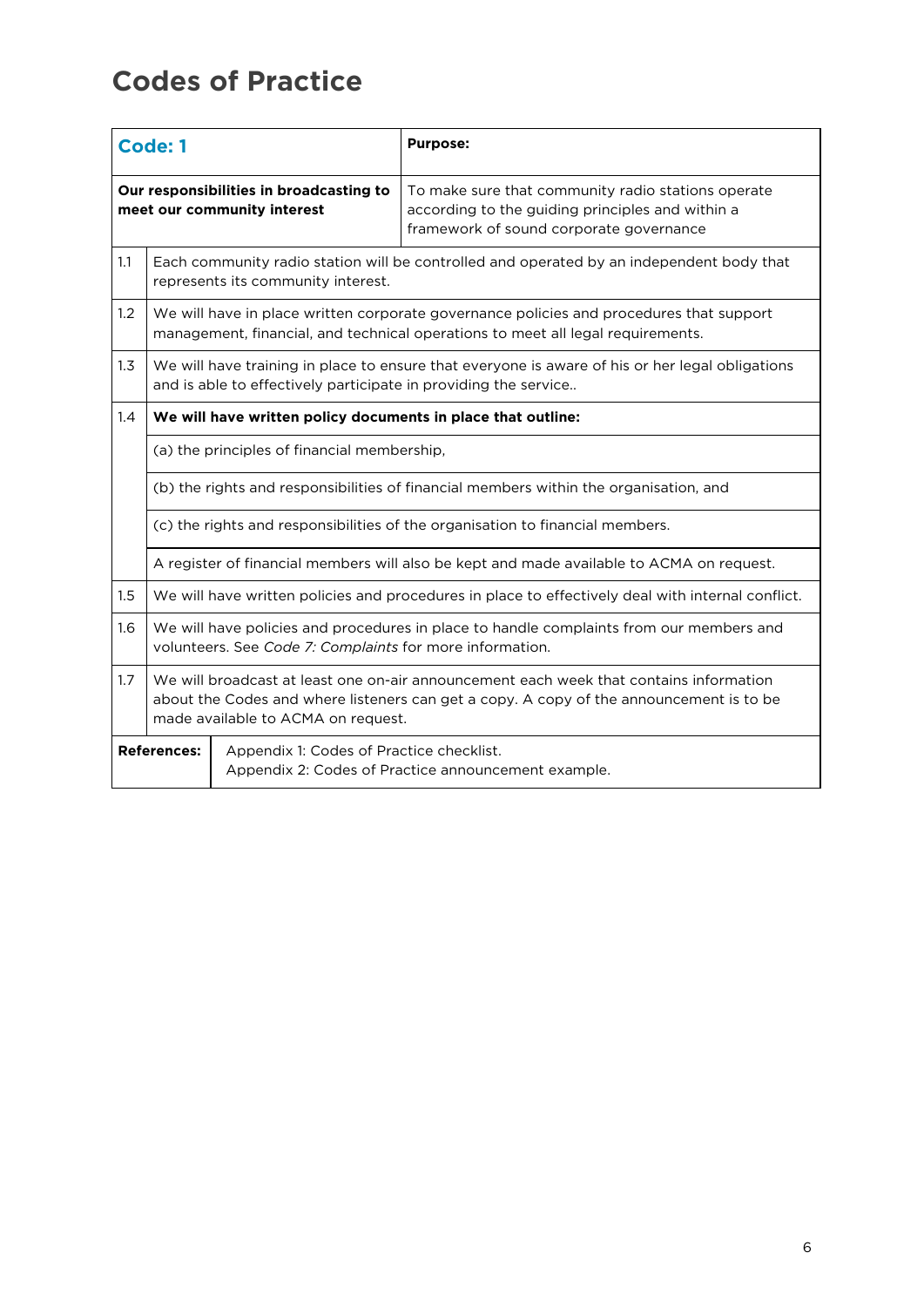| <b>Code: 2</b>                                              |                                                                                                                                                                                                                                                |                                                                                                                                                                                                                                                                                                                                             | <b>Purpose:</b>                                                                                                                                                   |
|-------------------------------------------------------------|------------------------------------------------------------------------------------------------------------------------------------------------------------------------------------------------------------------------------------------------|---------------------------------------------------------------------------------------------------------------------------------------------------------------------------------------------------------------------------------------------------------------------------------------------------------------------------------------------|-------------------------------------------------------------------------------------------------------------------------------------------------------------------|
| <b>Principles of diversity and</b><br>independence          |                                                                                                                                                                                                                                                |                                                                                                                                                                                                                                                                                                                                             | To make sure that community radio stations have<br>written policies and procedures in place that promote<br>diversity and encourage community participation       |
| 2.1                                                         |                                                                                                                                                                                                                                                | Our station will make sure that people in our community who are not adequately served by<br>other media are encouraged and assisted to participate in providing our service. We will<br>have in place policies and procedures to support this commitment. We will document<br>evidence of our efforts to encourage community participation. |                                                                                                                                                                   |
| 2.2                                                         |                                                                                                                                                                                                                                                |                                                                                                                                                                                                                                                                                                                                             | Our policies and procedures will include mechanisms to enable active participation by our<br>community in station management, programming and general operations. |
| 2.3                                                         |                                                                                                                                                                                                                                                | We will have policy documents in place that outline:                                                                                                                                                                                                                                                                                        |                                                                                                                                                                   |
| (a) the principles of volunteering,                         |                                                                                                                                                                                                                                                |                                                                                                                                                                                                                                                                                                                                             |                                                                                                                                                                   |
|                                                             | (b) the rights and responsibilities of volunteers within the organisation,                                                                                                                                                                     |                                                                                                                                                                                                                                                                                                                                             |                                                                                                                                                                   |
|                                                             | (c) the rights and responsibilities of the organisation to volunteers, whether they are<br>members or not, and                                                                                                                                 |                                                                                                                                                                                                                                                                                                                                             |                                                                                                                                                                   |
| (d) grounds and procedures for the dismissal of volunteers. |                                                                                                                                                                                                                                                |                                                                                                                                                                                                                                                                                                                                             |                                                                                                                                                                   |
| 2.4                                                         | All policy documents will be freely available.                                                                                                                                                                                                 |                                                                                                                                                                                                                                                                                                                                             |                                                                                                                                                                   |
| 2.5                                                         | In all station activities and our behaviour we will oppose and break down prejudice on the<br>basis of ethnicity, race, language, gender, sexuality, age, physical or mental ability,<br>occupation, religious, cultural or political beliefs. |                                                                                                                                                                                                                                                                                                                                             |                                                                                                                                                                   |
| <b>References:</b><br>example.                              |                                                                                                                                                                                                                                                |                                                                                                                                                                                                                                                                                                                                             | Appendix 3: Rights and responsibilities of volunteers example.<br>Appendix 4: Procedures for disciplinary action and dismissal of volunteers                      |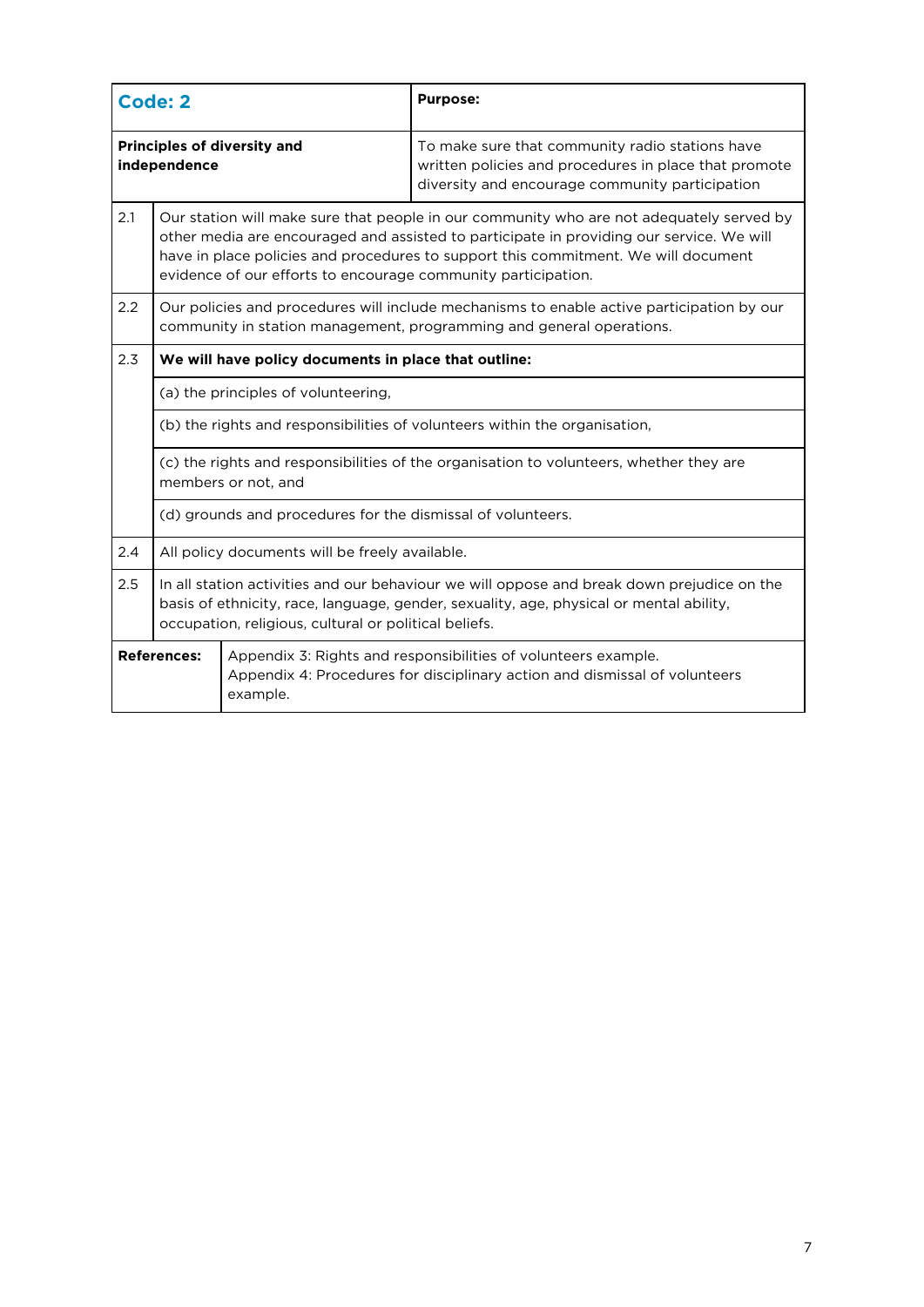| Code: 3                    |                                                                                                                                                                                                                                                                                                                                                                                                                                                                                                                                                                                                 | <b>Purpose:</b>                                                                                                                                                                                  |  |  |
|----------------------------|-------------------------------------------------------------------------------------------------------------------------------------------------------------------------------------------------------------------------------------------------------------------------------------------------------------------------------------------------------------------------------------------------------------------------------------------------------------------------------------------------------------------------------------------------------------------------------------------------|--------------------------------------------------------------------------------------------------------------------------------------------------------------------------------------------------|--|--|
| <b>General programming</b> |                                                                                                                                                                                                                                                                                                                                                                                                                                                                                                                                                                                                 | To encourage programming that reflects our community<br>interest and guiding principles                                                                                                          |  |  |
| 3.1                        | Our community radio station will not broadcast material that may:                                                                                                                                                                                                                                                                                                                                                                                                                                                                                                                               |                                                                                                                                                                                                  |  |  |
|                            | (a) incite, encourage, or present for its own sake violence or brutality,                                                                                                                                                                                                                                                                                                                                                                                                                                                                                                                       |                                                                                                                                                                                                  |  |  |
|                            | (b) mislead or alarm listeners by simulating news or events,                                                                                                                                                                                                                                                                                                                                                                                                                                                                                                                                    |                                                                                                                                                                                                  |  |  |
|                            | (c) present as desirable the use of illegal drugs, the misuse of tobacco or alcohol as well as<br>other harmful substances, and                                                                                                                                                                                                                                                                                                                                                                                                                                                                 |                                                                                                                                                                                                  |  |  |
|                            | suicide attempt or death.                                                                                                                                                                                                                                                                                                                                                                                                                                                                                                                                                                       | (d) glamorise, sensationalise, or present suicide as a solution to life problems. In particular,<br>broadcast material should not provide explicit details about the method and/or location of a |  |  |
| 3.2                        | We will attempt to avoid censorship where possible. However, in our programming decisions<br>we will consider our community interest, context, degree of explicitness, the possibility of<br>alarming the listener, the potential for distress or shock, prevailing Indigenous laws or<br>community standards and the social importance of the broadcast.                                                                                                                                                                                                                                       |                                                                                                                                                                                                  |  |  |
| 3.3                        | We will not broadcast material that is likely to stereotype, incite, vilify, or perpetuate hatred<br>against, or attempt to demean any person or group, on the basis of ethnicity, nationality, race,<br>language, gender, sexuality, religion, age, physical or mental ability, occupation, cultural belief<br>or political affiliation. The requirement is not intended to prevent the broadcast of material<br>which is factual, or the expression of genuinely held opinion in a news or current affairs<br>program or in the legitimate context of a humorous, satirical or dramatic work. |                                                                                                                                                                                                  |  |  |
| 3.4                        | We will have programming practices that protect children from harmful material but will avoid<br>concealing the real world from them.                                                                                                                                                                                                                                                                                                                                                                                                                                                           |                                                                                                                                                                                                  |  |  |
| 3.5                        | We will follow applicable privacy laws by:                                                                                                                                                                                                                                                                                                                                                                                                                                                                                                                                                      |                                                                                                                                                                                                  |  |  |
|                            | (a) respecting people's legitimate right to protection from unjustified use of material which is<br>obtained without consent or through an invasion of privacy,                                                                                                                                                                                                                                                                                                                                                                                                                                 |                                                                                                                                                                                                  |  |  |
|                            | (b) only broadcasting the words of an identifiable person where:                                                                                                                                                                                                                                                                                                                                                                                                                                                                                                                                |                                                                                                                                                                                                  |  |  |
|                            |                                                                                                                                                                                                                                                                                                                                                                                                                                                                                                                                                                                                 | (i) that person has been told in advance that the words may be broadcast, or                                                                                                                     |  |  |
|                            | (ii) it was clearly indicated at the time the recording was made that the material would<br>be broadcast, or                                                                                                                                                                                                                                                                                                                                                                                                                                                                                    |                                                                                                                                                                                                  |  |  |
|                            |                                                                                                                                                                                                                                                                                                                                                                                                                                                                                                                                                                                                 | (iii) in the case of words that have been recorded without the knowledge of a person,<br>that person has indicated his/her agreement prior to broadcast                                          |  |  |
| 3.6                        | programs and interviews shall:                                                                                                                                                                                                                                                                                                                                                                                                                                                                                                                                                                  | News, current affairs (including news updates and promotions), documentaries, feature                                                                                                            |  |  |
|                            |                                                                                                                                                                                                                                                                                                                                                                                                                                                                                                                                                                                                 | (a) provide access to views not adequately represented by other broadcasting sectors,                                                                                                            |  |  |
|                            | substantial errors of fact as quickly as possible,                                                                                                                                                                                                                                                                                                                                                                                                                                                                                                                                              | (b) present factual material accurately and ensure that reasonable efforts are made to correct                                                                                                   |  |  |
|                            | (c) clearly distinguish factual material from commentary and analysis,                                                                                                                                                                                                                                                                                                                                                                                                                                                                                                                          |                                                                                                                                                                                                  |  |  |
|                            | (d) present news in such a way that it does not create public panic or unnecessary distress to<br>listeners, and,                                                                                                                                                                                                                                                                                                                                                                                                                                                                               |                                                                                                                                                                                                  |  |  |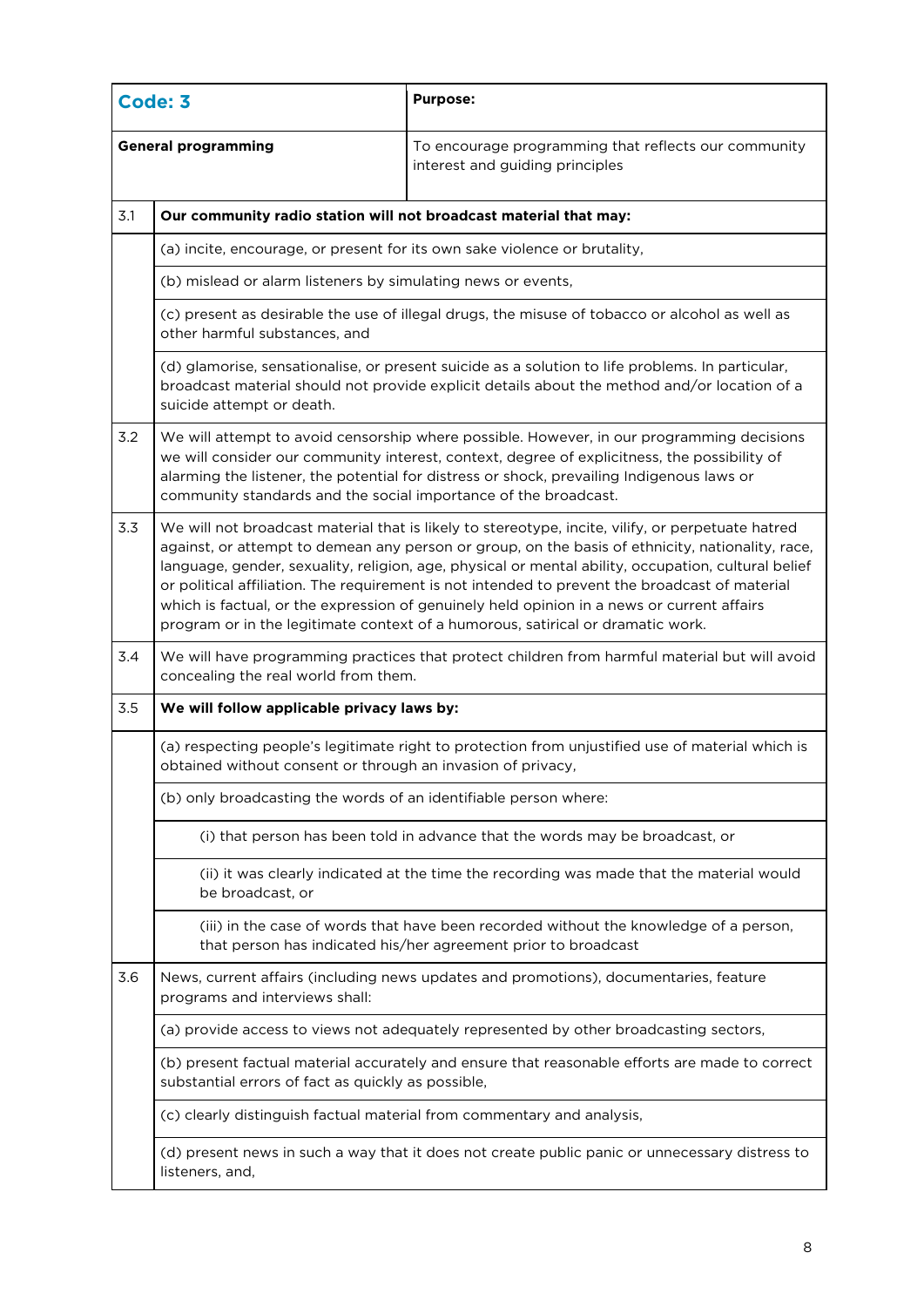|                                                                                | (e) represent viewpoints fairly without having a misleading emphasis, editing out of context or<br>withholding relevant and available material.                  |                                                                                     |
|--------------------------------------------------------------------------------|------------------------------------------------------------------------------------------------------------------------------------------------------------------|-------------------------------------------------------------------------------------|
| 3.7                                                                            | Community broadcasters play a vital role in broadcasting emergency information. Community<br>radio stations with the ability to offer emergency broadcasts will: |                                                                                     |
|                                                                                | (a) have procedures in place to enable appropriate local emergency broadcasts,                                                                                   |                                                                                     |
| (b) liaise with appropriate emergency and essential service organisations, and |                                                                                                                                                                  |                                                                                     |
|                                                                                | (c) ensure the accuracy of emergency information.                                                                                                                |                                                                                     |
| <b>References:</b>                                                             |                                                                                                                                                                  | Appendix 5: Reporting suicide and mental illness responsibly - resources available. |

| Code 4:                                                                                                                                                                                                                                                |                                                                                                                                                                                                                                                                                            |                                  | <b>Purpose:</b>                                                                                                                                                                                                                                                                     |
|--------------------------------------------------------------------------------------------------------------------------------------------------------------------------------------------------------------------------------------------------------|--------------------------------------------------------------------------------------------------------------------------------------------------------------------------------------------------------------------------------------------------------------------------------------------|----------------------------------|-------------------------------------------------------------------------------------------------------------------------------------------------------------------------------------------------------------------------------------------------------------------------------------|
| Indigenous programming and coverage<br>of Indigenous issues                                                                                                                                                                                            |                                                                                                                                                                                                                                                                                            |                                  | To acknowledge the unique status of Indigenous peoples<br>as the first Australians and to offer a way to demonstrate<br>respect for their cultures and customs. In the Code<br>'Indigenous Australians' refers to the Aboriginal and<br>Torres Strait Islander peoples of Australia |
| 4.1                                                                                                                                                                                                                                                    | We will seek to involve and take advice from Indigenous Australians in the production of<br>programs focusing on Indigenous Australians and issues. Where possible, we will consult the<br>appropriate Indigenous media organisation broadcaster on appropriate forms of<br>communication. |                                  |                                                                                                                                                                                                                                                                                     |
| 4.2                                                                                                                                                                                                                                                    | When reporting on Indigenous peoples and issues, we will take care to verify and observe the<br>best way to respect culture and customs by:                                                                                                                                                |                                  |                                                                                                                                                                                                                                                                                     |
|                                                                                                                                                                                                                                                        | (a) considering regional differences, that is, be mindful of differences between Indigenous local<br>groups,                                                                                                                                                                               |                                  |                                                                                                                                                                                                                                                                                     |
| (b) using appropriate words and phrases in referring to Indigenous peoples and their regional<br>groups,<br>(c) seeking proper advice on how to best respect Indigenous bereavement customs when<br>reporting on people who are recently deceased, and |                                                                                                                                                                                                                                                                                            |                                  |                                                                                                                                                                                                                                                                                     |
|                                                                                                                                                                                                                                                        |                                                                                                                                                                                                                                                                                            |                                  |                                                                                                                                                                                                                                                                                     |
|                                                                                                                                                                                                                                                        | (d) using suitable words and phrases when reporting on the social and emotional well-being of<br>Indigenous people.                                                                                                                                                                        |                                  |                                                                                                                                                                                                                                                                                     |
| <b>References:</b>                                                                                                                                                                                                                                     |                                                                                                                                                                                                                                                                                            | http://www.abc.net.au/indigenous | For more information on Indigenous cultural protocols for media workers see                                                                                                                                                                                                         |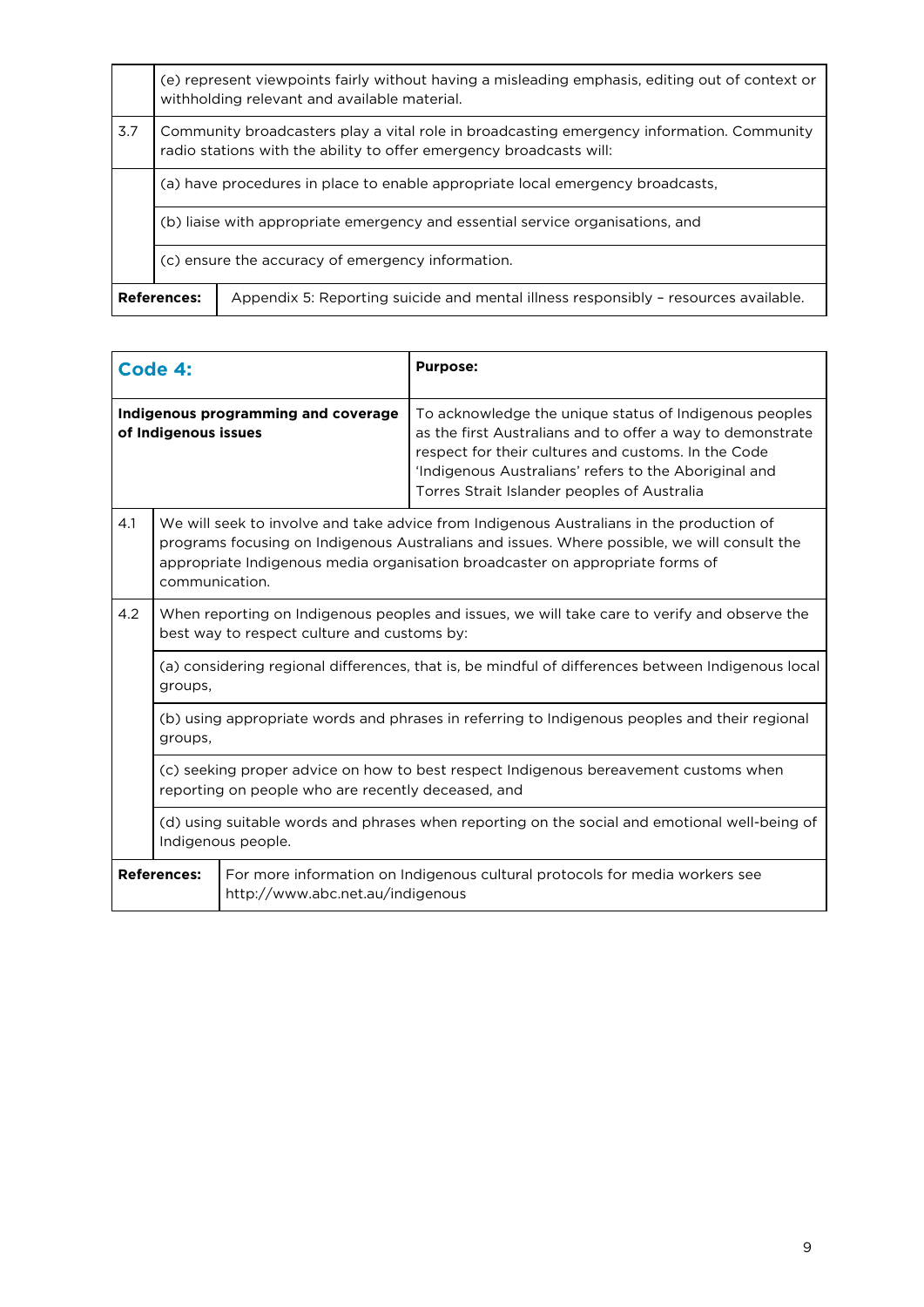| Code 5:                                                  |                                                                                                                    |  | <b>Purpose:</b>                                                                                                                                                         |
|----------------------------------------------------------|--------------------------------------------------------------------------------------------------------------------|--|-------------------------------------------------------------------------------------------------------------------------------------------------------------------------|
| <b>Australian music</b>                                  |                                                                                                                    |  | To reflect the commitment of community radio stations to<br>develop Australian music and provide opportunities for<br>performers to have their work regularly broadcast |
| 5.1                                                      | In selecting Australian music for broadcast in each month we will consider our community<br>interest.              |  |                                                                                                                                                                         |
| 5.2                                                      | Of all music programming, we will broadcast at least:                                                              |  |                                                                                                                                                                         |
|                                                          | (a) 25 per cent of Australian music, except for ethnic and classical music stations, and                           |  |                                                                                                                                                                         |
|                                                          | (b) 10 per cent of Australian music for ethnic and classical music stations.                                       |  |                                                                                                                                                                         |
|                                                          | Australian music played is calculated as a percentage of all music played over a calendar<br>month.                |  |                                                                                                                                                                         |
| 5.3                                                      | The requirements above do not include music used in sponsorship announcements, programs,<br>or station promotions. |  |                                                                                                                                                                         |
| LAppendix 6: Music policy example.<br><b>References:</b> |                                                                                                                    |  |                                                                                                                                                                         |

| Code 6:                                                                          |                                                                                                                                                              |                                                                                                                      | <b>Purpose:</b>                                                                                |  |
|----------------------------------------------------------------------------------|--------------------------------------------------------------------------------------------------------------------------------------------------------------|----------------------------------------------------------------------------------------------------------------------|------------------------------------------------------------------------------------------------|--|
| Sponsorship                                                                      |                                                                                                                                                              |                                                                                                                      | To complement the licence condition in <i>the Act</i> relating to<br>sponsorship announcements |  |
| 6.1                                                                              |                                                                                                                                                              | We will have in place a written sponsorship policy that reflects the licence condition in the Act.<br>This includes: |                                                                                                |  |
|                                                                                  |                                                                                                                                                              |                                                                                                                      | (a) broadcasting no more than five minutes of sponsorship announcements in one hour, and       |  |
|                                                                                  | (b) tagging each announcement to acknowledge the financial and/or in-kind support of the<br>sponsor.                                                         |                                                                                                                      |                                                                                                |  |
| 6.2                                                                              | Sponsorship will not be a factor in deciding who can access broadcasting time.                                                                               |                                                                                                                      |                                                                                                |  |
| 6.3                                                                              | We will ensure editorial decisions affecting the content and style of individual programs are<br>not influenced by program or station sponsors.              |                                                                                                                      |                                                                                                |  |
| 6.4                                                                              | We will ensure that editorial decisions affecting the content and style of overall station<br>programming are not influenced by program or station sponsors. |                                                                                                                      |                                                                                                |  |
| 6.5                                                                              | The general programming guidelines in Code 3 also apply to sponsorship announcements.                                                                        |                                                                                                                      |                                                                                                |  |
| <b>References:</b><br>LAppendix 7: Sponsorship policy example<br>www.acma.gov.au |                                                                                                                                                              |                                                                                                                      | See also ACMA's Community Broadcasting Sponsorship Guidelines 2008 at                          |  |